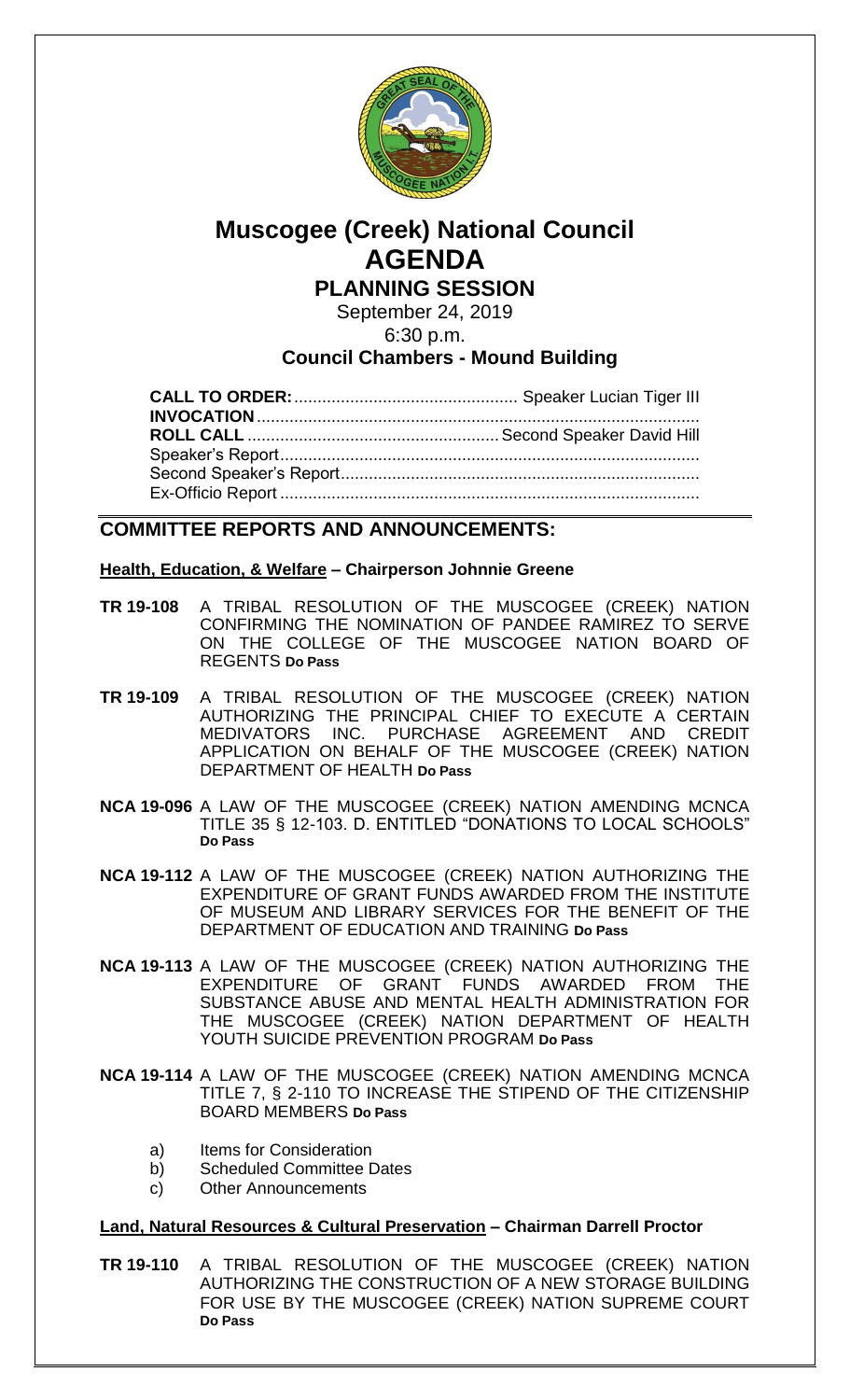#### Planning Session August 20, 2019 Page 2

- **TR 19-111** A TRIBAL RESOLUTION OF THE MUSCOGEE (CREEK) NATION AUTHORIZING THE PRINCIPAL CHIEF TO EXECUTE A MEMORANDUM OF AGREEMENT WITH THE UNITED STATES OF AMERICA, INDIAN HEALTH SERVICE FOR PROJECT OK 19-V61, WHICH WILL PROVIDE DOMESTIC WATER SUPPLY AND ADEQUATE WASTEWATER DISPOSAL FACILITIES FOR THIRTY-FOUR EXISTING NATIVE AMERICAN OWNED HOMES IN CREEK, HUGHES, MAYES, MCINTOSH, MUSKOGEE, OKFUSKEE, OKMULGEE, ROGERS, SEMINOLE, TULSA AND WAGONER COUNTIES, OKLAHOMA **Do Pass**
- **NCA 19-115** A LAW OF THE MUSCOGEE (CREEK) NATION AMENDING NCA 18- 142 (A LAW OF THE MUSCOGEE (CREEK) NATION AUTHORIZING AN APPROPRIATION TO THE MUSCOGEE (CREEK) NATION REALTY DEPARTMENT FOR TITLE, ABSTRACT AND SURVEY EXPENSES FOR PROPERTY LOCATED IN TULSA COUNTY, OKLAHOMA) **Do Pass**
- **NCA 19-116** A LAW OF THE MUSCOGEE (CREEK) NATION AMENDING NCA 19- 040 (A LAW OF THE MUSCOGEE (CREEK) NATION AUTHORIZING A SUPPLEMENTAL APPROPRIATION TO THE MUSCOGEE (CREEK) NATION REALTY DEPARTMENT FOR FISCAL YEAR 2019 BUDGET) **Do Pass**
- **NCA 19-117** A LAW OF THE MUSCOGEE (CREEK) NATION AMENDING NCA 19- 070 (A LAW OF THE MUSCOGEE (CREEK) NATION AUTHORIZING A SUPPLEMENTAL APPROPRIATION TO THE MUSCOGEE (CREEK) NATION REALTY DEPARTMENT FOR FISCAL YEAR 2019 BUDGET) **Do Pass**
- **NCA 19-118** A LAW OF THE MUSCOGEE (CREEK) NATION AUTHORIZING THE EXPENDITURE OF GRANT FUNDS AWARDED FROM THE NATURAL RESOURCES CONSERVATION SERVICE (NRCS) FOR THE BENEFIT OF THE MUSCOGEE (CREEK) NATION NATURAL RESOURCE CONSERVATION DISTRICT'S URBAN CONSERVATION PROJECT GRANT **Do Pass**
- **NCA 19-119** A LAW OF THE MUSCOGEE (CREEK) NATION AUTHORIZING THE EXPENDITURE OF GRANT FUNDS AWARDED FROM THE INSTITUTE OF MUSEUM AND LIBRARY SERVICES FOR THE BENEFIT OF THE MUSCOGEE (CREEK) NATION DEPARTMENT OF HISTORIC AND CULTURAL PRESERVATION **Do Pass**
	- a) Items for Consideration
	- b) Scheduled Committee Dates
	- c) Other Announcements

#### **Business, Finance & Justice – Chairman Robert Hufft**

- **NCR 19-003** A RESOLUTION OF THE MUSCOGEE (CREEK) NATIONAL COUNCIL SELECTING FAMOUS MARSHALL TO SERVE ON THE MUSCOGEE NATION BUSINESS ENTERPRISE BOARD OF DIRECTORS **Do Pass**
- **NCR 19-004** A RESOLUTION OF THE MUSCOGEE (CREEK) NATIONAL COUNCIL SELECTING FAMOUS MARSHALL TO SERVE ON THE MUSCOGEE NATION BUSINESSES, LLC (MNB, LLC) BOARD OF DIRECTORS **Do Pass**
- **TR 19-113** A TRIBAL RESOLUTION OF THE MUSCOGEE (CREEK) NATION CONFIRMING THE NOMINATION OF JEFFREY MCCOY TO SERVE ON THE GAMING OPERATIONS AUTHORITY BOARD **Do Pass**